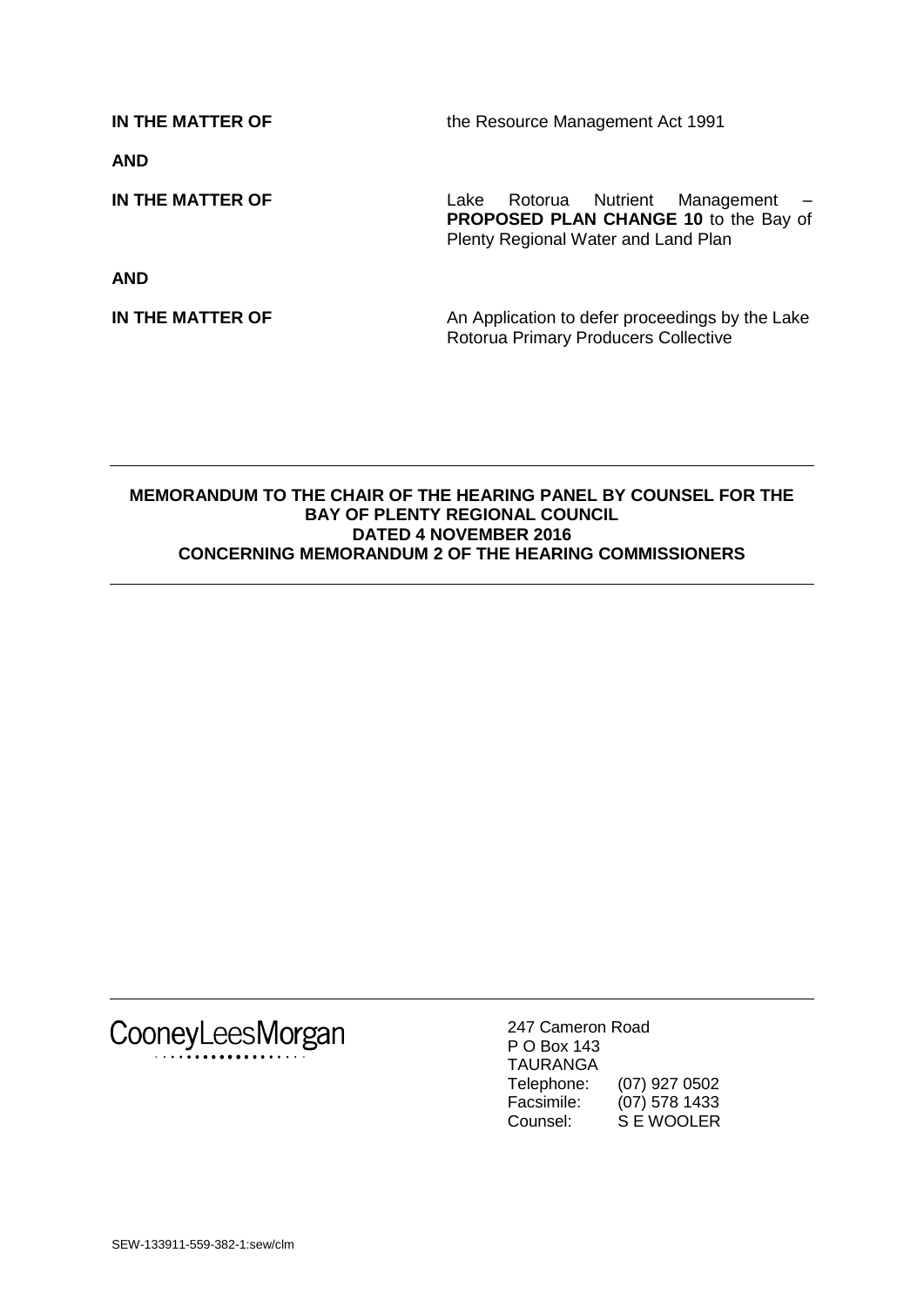### **MAY IT PLEASE THE HEARING PANEL**

#### **Introduction**

- 1. We refer to Memorandum No. 2 of the Hearing Commissioners dated 12 October 2016, and to Memorandum No. 1 dated 11 October 2016.
- 2. This memorandum addresses the application from the Lake Rotorua Primary Producers Collective ("Applicant") (undated) for a deferment of the hearing directions set out in Memorandum No 1, setting dates for a public hearing of Proposed Plan Change 10 ("PPC 10") to commence on Monday 13 March 2017. Pursuant to Memorandum No. 2 directing the provision of further details by the Applicant and a time for responses, the Council wishes to respond, opposing the application.
- 3. This response addresses the following issues:
	- (a) Science review: MOU and PPC 10
	- (b) ROTAN
	- (c) Certainty and the issues for determination

## **Science review: MOU and PPC 10**

- 4. The Applicant relies upon the fact that the Council is undertaking a science review in 2017 to seek the deferment of the hearings until the results of the review can feed in to solution of Lake Rotorua's water quality problems. Underpinning that request is their belief in the possibility that further and better scientific knowledge might allow for better or different solutions, and they say that the review will lessen the contest on scientific evidence presented to the Hearings Panel. The Council is not sure that any new science reports from the review will be less contested than the current ones, as that is the nature of the process. It may be that it is the regulatory framework that is really being contested, not the scientific evidence.
- 5. The Applicant wants the outcome of the science review to "inform the development of this policy and rule framework" and for stakeholders to be fully informed and able to "respond to all the options and consequences", and for hearings to be deferred until some future time after that occurs.
- 6. That is not a deferment, but a request that PPC 10 is abandoned and a new solution generated at some point in the future that the Applicant finds preferable. It overlooks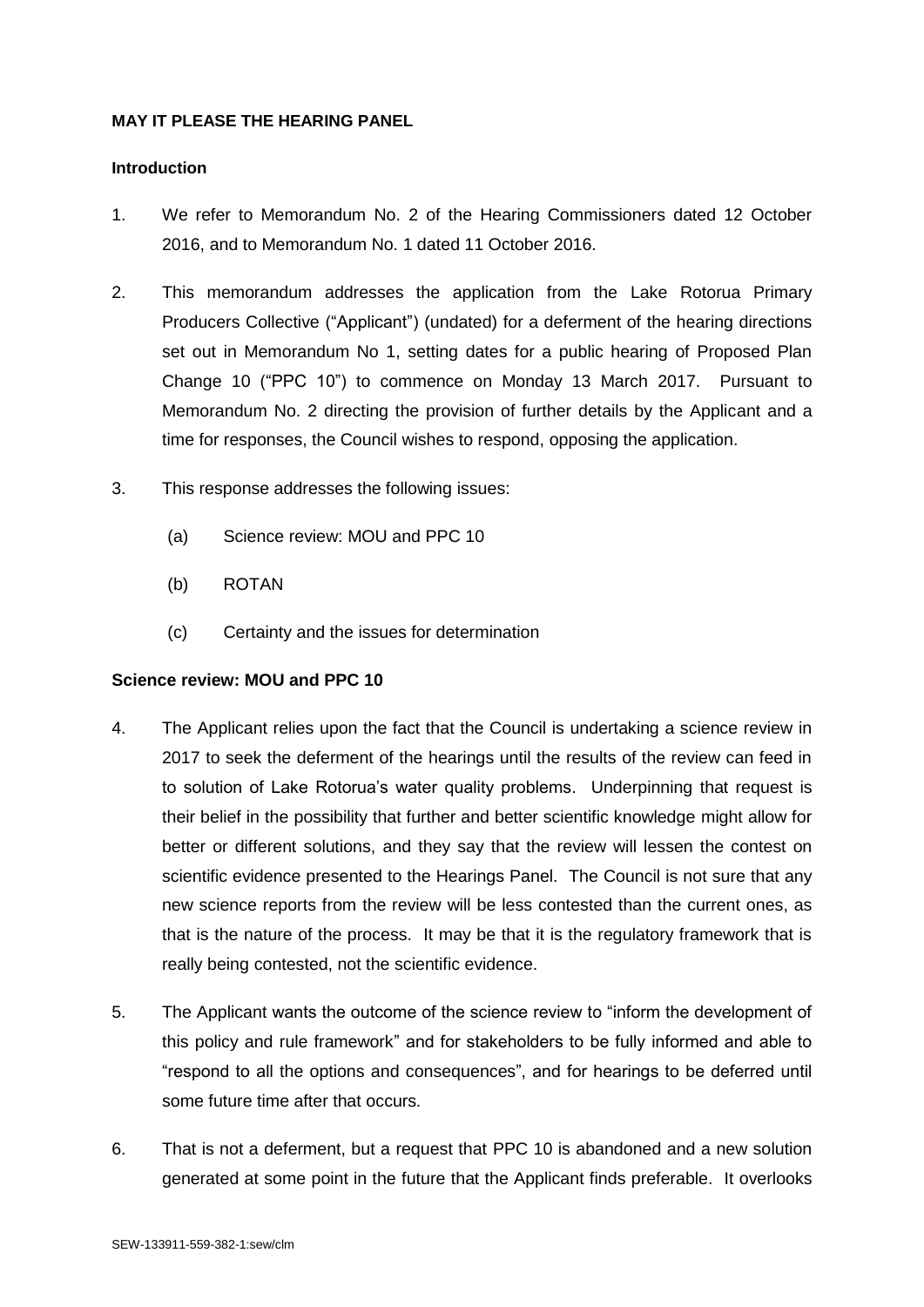that this policy and rule framework has already been developed and notified and that the process is now one of hearing the merits and making recommendations and decisions about the contents of PPC 10.

- 7. The Applicant appends the Memorandum of Understanding dated 9 August 2016 between the Council, the Applicant and the Lakes Water Quality Society ("MOU") in support of the Application to (effectively) cancel or put the hearings on hold indefinitely.
- 8. The Council entered into the MOU in good faith and as an integral part of Proposed Plan Change 10, referencing and including the notified text of Methods 2 and 3 of PPC 10. Its position is that PPC 10 was built on the best science. Methods 2 and 3 PPC 10 expressly contemplate and require that the best science will continue to be sought, and that this will feed into the development of future nutrient reduction policies – paragraphs 2 and 3 of the MOU refer to this process.
- 9. PPC 10 was notified on 29 February 2016 but has been very long in development. The commitment to the science review was part of notified PPC 10 and the MOU does not alter the planned process, but provides further detail about the respective roles of the MOU parties, (paragraph 4 of the MOU).

## **ROTAN**

- 10. The Applicant also points to the proposed review and rerun of the ROTAN model as being fundamental to the development of the policy and rule framework, and pleads this in support of the request to defer the hearings.
- 11. LR M2(c)(ii) is the relevant part of Method 2 of PPC 10 that refers to the ROTAN model. Again, Method 2 expressly contemplates an ongoing process of review and consideration, including to the ROTAN modelling that was used to make predictions about Nitrogen leaching to Lake Rotorua under different land use scenarios.
- 12. The Council considers that its estimate of the amount of Nitrogen reduction required to Lake Rotorua (as stated in the operative Regional Policy Statement) is realistic and supported by the science. This issue has been canvassed in the section 32 report and in further modelling on the annual N loads reaching the Lake (ROTAN-A). The start of the ROTAN-A project predates the MOU by some 5 months. The Council will be providing its section 42A report along with the evidence it wishes to provide in support of PPC 10 on 20 January 2017 as per the directions in Memorandum 1.